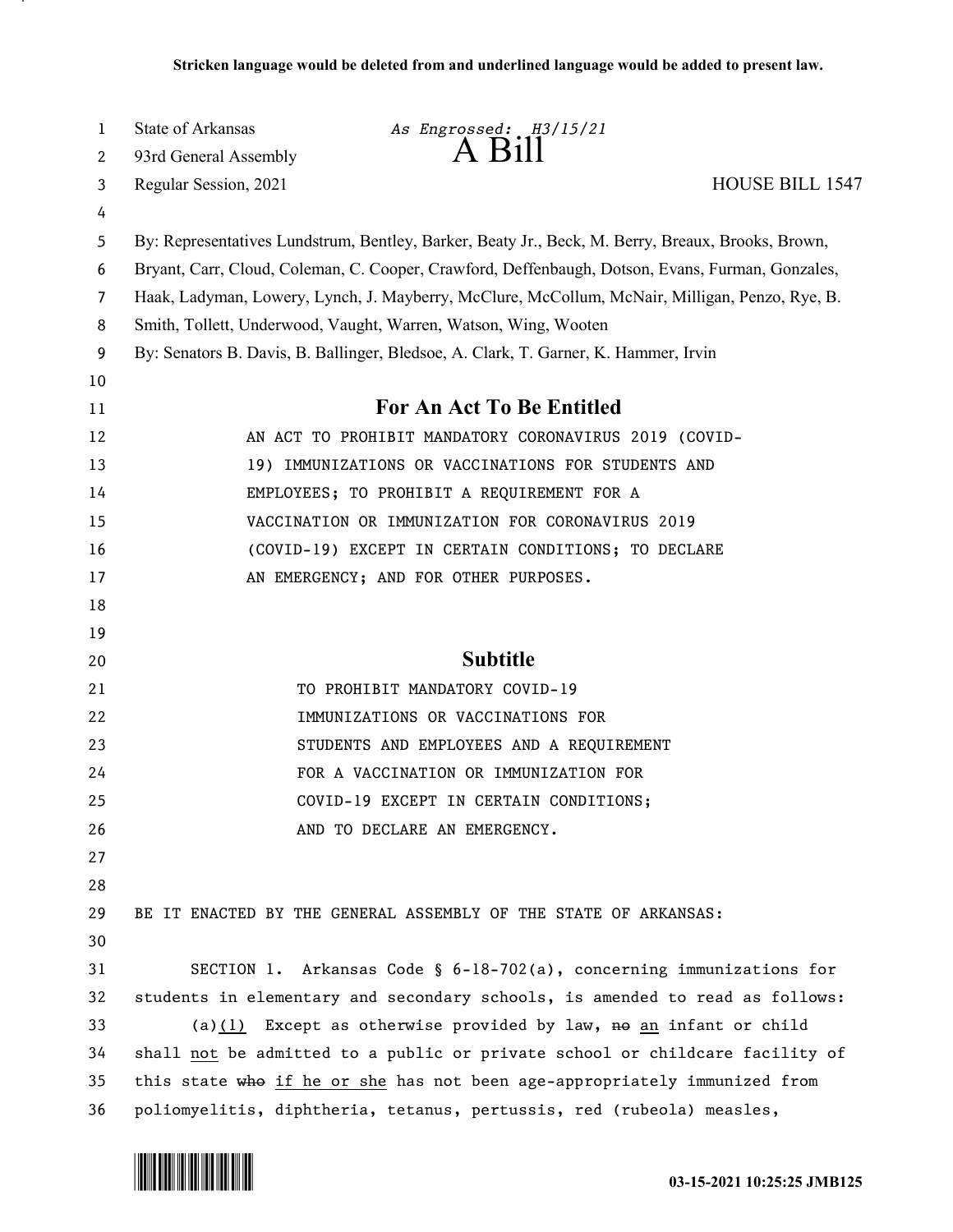As Engrossed: H3/15/21 HB1547

| $\mathbf 1$    | rubella, and other diseases as designated by the State Board of Health, as   |
|----------------|------------------------------------------------------------------------------|
| 2              | evidenced by a certificate of a licensed physician or a public health        |
| 3              | department acknowledging the immunization.                                   |
| 4              | (2)(A) However, a public or private school or childcare facility             |
| 5              | of this state shall not require or mandate an infant or child to receive an  |
| 6              | immunization or vaccine for the coronavirus 2019 (COVID-19) in order to be   |
| $\overline{7}$ | admitted to a public or private school or childcare facility of this state.  |
| 8              | (B) Subdivision (a)(2)(A) of this section shall expire on                    |
| 9              | either:                                                                      |
| 10             | Four (4) years from the effective date of this<br>(i)                        |
| 11             | act if the immunization or vaccination for coronavirus 2019 (COVID-19) was   |
| 12             | been approved under emergency use authorization; or                          |
| 13             | (ii) Two (2) years from the date that the United                             |
| 14             | States Food and Drug Administration approves the immunization or vaccination |
| 15             | for coronavirus 2019 (COVID-19) outside of an emergency use authorization.   |
| 16             |                                                                              |
| 17             | SECTION 2. Arkansas Code Title 11, Chapter 5, is amended to add an           |
| 18             | additional subchapter to read as follows:                                    |
| 19             |                                                                              |
| 20             | Subchapter 6 - Prohibition on Mandatory Vaccination for Coronavirus 2019     |
| 21             | $(COVID-19)$                                                                 |
| 22             |                                                                              |
| 23             | 11-5-601. Definitions.                                                       |
| 24             | As used in this subchapter:                                                  |
| 25             | (1) "Coerce" means:                                                          |
| 26             | The use of physical violence, threats, intimidation,<br>(A)                  |
| 27             | or retaliation with the purpose of causing a reasonable individual of        |
| 28             | ordinary susceptibilities to acquiesce when the individual otherwise would   |
| 29             | not;                                                                         |
| 30             | The act of making conditional a private or public<br>(B)                     |
| 31             | benefit, including without limitation employment, promotion, or another      |
| 32             | employment benefit, with the purpose of causing a reasonable individual of   |
| 33             | ordinary susceptibilities to acquiesce when the individual otherwise would   |
| 34             | not; or                                                                      |
| 35             | The use of any other means with the purpose of causing<br>(C)                |
| 36             | a reasonable individual of ordinary susceptibilities to acquiesce when the   |

03-15-2021 10:25:25 JMB125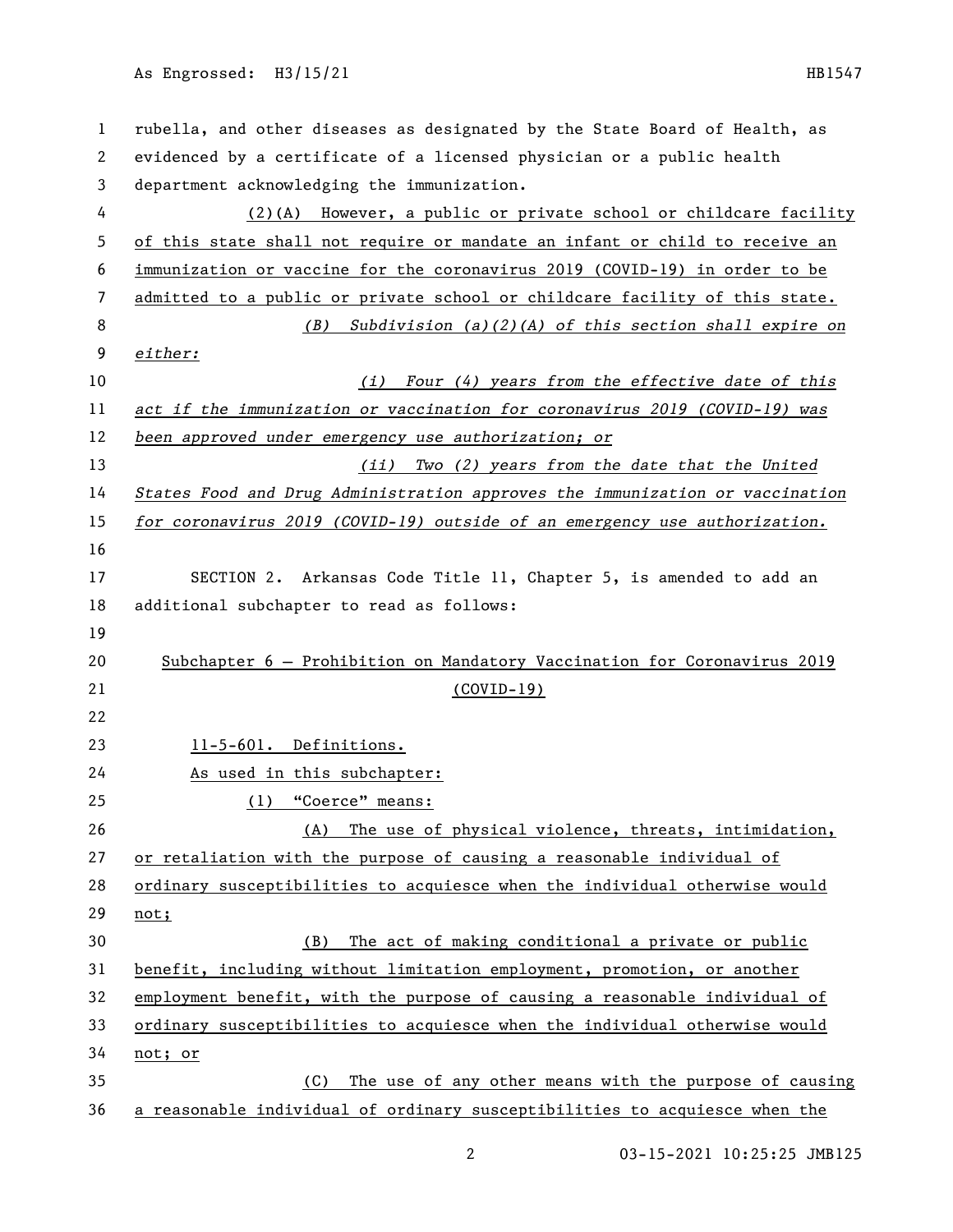| 1  | individual otherwise would not;                                               |
|----|-------------------------------------------------------------------------------|
| 2  | (2) "Employee" means a person who:                                            |
| 3  | Is employed by an employer; or<br>(A)                                         |
| 4  | Contracts to perform certain work away from an<br>(B)                         |
| 5  | employer's premises, uses his or her own methods to accomplish the work, and  |
| 6  | is subject to the control of the employer only as to the results of performed |
| 7  | work; and                                                                     |
| 8  | (3) "Employer" means:                                                         |
| 9  | An individual, partnership, association, corporation,<br>(A)                  |
| 10 | commercial entity, this state, or a political subdivision of this state; or   |
| 11 | A person or a group that acts directly or indirectly<br>(B)                   |
| 12 | in the interest of or in relation to an individual, partnership, association, |
| 13 | corporation, commercial entity, this state, or a political subdivision of     |
| 14 | this state.                                                                   |
| 15 |                                                                               |
| 16 | 11-5-602. Prohibition on mandatory vaccination for coronavirus 2019           |
| 17 | $(COVID-19) - Immunity.$                                                      |
| 18 | (a) An employer shall not require or mandate an employee to receive an        |
| 19 | immunization or vaccination for coronavirus 2019 (COVID-19) as a condition of |
| 20 | employment.                                                                   |
| 21 | (b) An employer shall not:                                                    |
| 22 | Coerce an employee into consenting to receive an<br>(1)                       |
| 23 | immunization or vaccination for coronavirus 2019 (COVID-19);                  |
| 24 | (2) Create a hostile work environment for an employee who does                |
| 25 | not consent to receive an immunization or vaccination for coronavirus 2019    |
| 26 | $(COVID-19);$                                                                 |
| 27 | Withhold the opportunity for career advancement from an<br>(3)                |
| 28 | employee who does not consent to receiving an immunization or vaccination for |
| 29 | coronavirus 2019 (COVID-19);                                                  |
| 30 | Withhold a salary, wage increase, insurance, or insurance<br>(4)              |
| 31 | discounts from an employee who does not consent to receiving an immunization  |
| 32 | or vaccination for coronavirus 2019 (COVID-19); or                            |
| 33 | $(5)$ (A) Dismiss an employee without offering a reasonable                   |
| 34 | accommodation, if possible, based on the decision of the employee to withhold |
| 35 | consent to receiving an immunization or vaccination for coronavirus 2019      |
| 36 | $(COVID-19)$ .                                                                |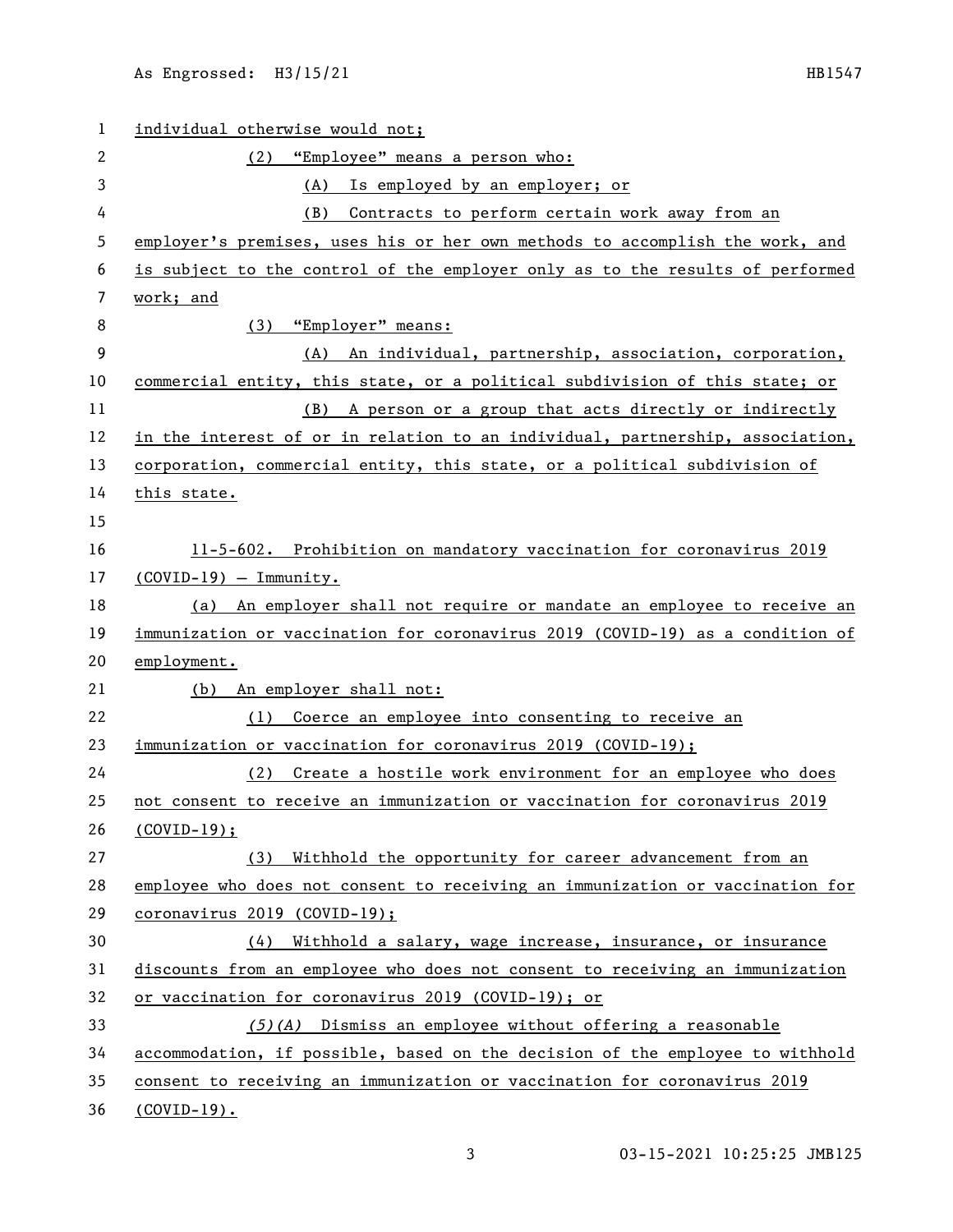As Engrossed: H3/15/21 HB1547

| 1  | $(c)(1)$ An employer is immune from civil liability for damages or            |
|----|-------------------------------------------------------------------------------|
| 2  | injuries resulting from exposure of an employee to coronavirus 2019 (COVID-   |
| 3  | 19) on the premises owned or operated by the employer.                        |
| 4  | (2) Immunity under this section does not apply to willful,                    |
| 5  | reckless, or intentional misconduct resulting in injury or damages or extend  |
| 6  | to workers' compensation benefits paid by or on behalf of an employer to an   |
| 7  | employee under the Workers' Compensation Law, § 11-9-101 et seq., or a        |
| 8  | comparable workers' compensation law of another jurisdiction.                 |
| 9  |                                                                               |
| 10 | 11-5-603. Sunset.                                                             |
| 11 | This subchapter shall expire on either:                                       |
| 12 | (1) Four (4) years from the effective date of this act if the                 |
| 13 | immunization or vaccination for coronavirus 2019 (COVID-19) was been approved |
| 14 | under emergency use authorization; or                                         |
| 15 | (2) Two (2) years from the date that the United States Food and               |
| 16 | Drug Administration approves the immunization or vaccination for coronavirus  |
| 17 | 2019 (COVID-19) outside of an emergency use authorization.                    |
| 18 |                                                                               |
| 19 | SECTION 3. Arkansas Code Title 20, Chapter 7, Subchapter 1, is amended        |
| 20 | to add an additional section to read as follows:                              |
| 21 | 20-7-141. Prohibition on requirement for vaccination or immunization          |
| 22 | for coronavirus 2019 (COVID-19) - Definitions.                                |
| 23 | (a) As used in this section:                                                  |
| 24 | (1) "Early learning center" means a child daycare center, Early               |
| 25 | Head Start center, Head Start center, or stand-alone prekindergarten not      |
| 26 | attached to a school;                                                         |
| 27 | "Permanent disability" means a medically determined<br>(2)                    |
| 28 | condition, whether due to injury or disease, that is permanent and            |
| 29 | substantially affects one (1) or more major life activities of an individual; |
| 30 | and                                                                           |
| 31 | "School" means:<br>(3)                                                        |
| 32 | (A) An elementary school;                                                     |
| 33 | (B)<br>A secondary school;                                                    |
| 34 | (C)<br>A kindergarten;                                                        |
| 35 |                                                                               |
|    | (D)<br>A college;                                                             |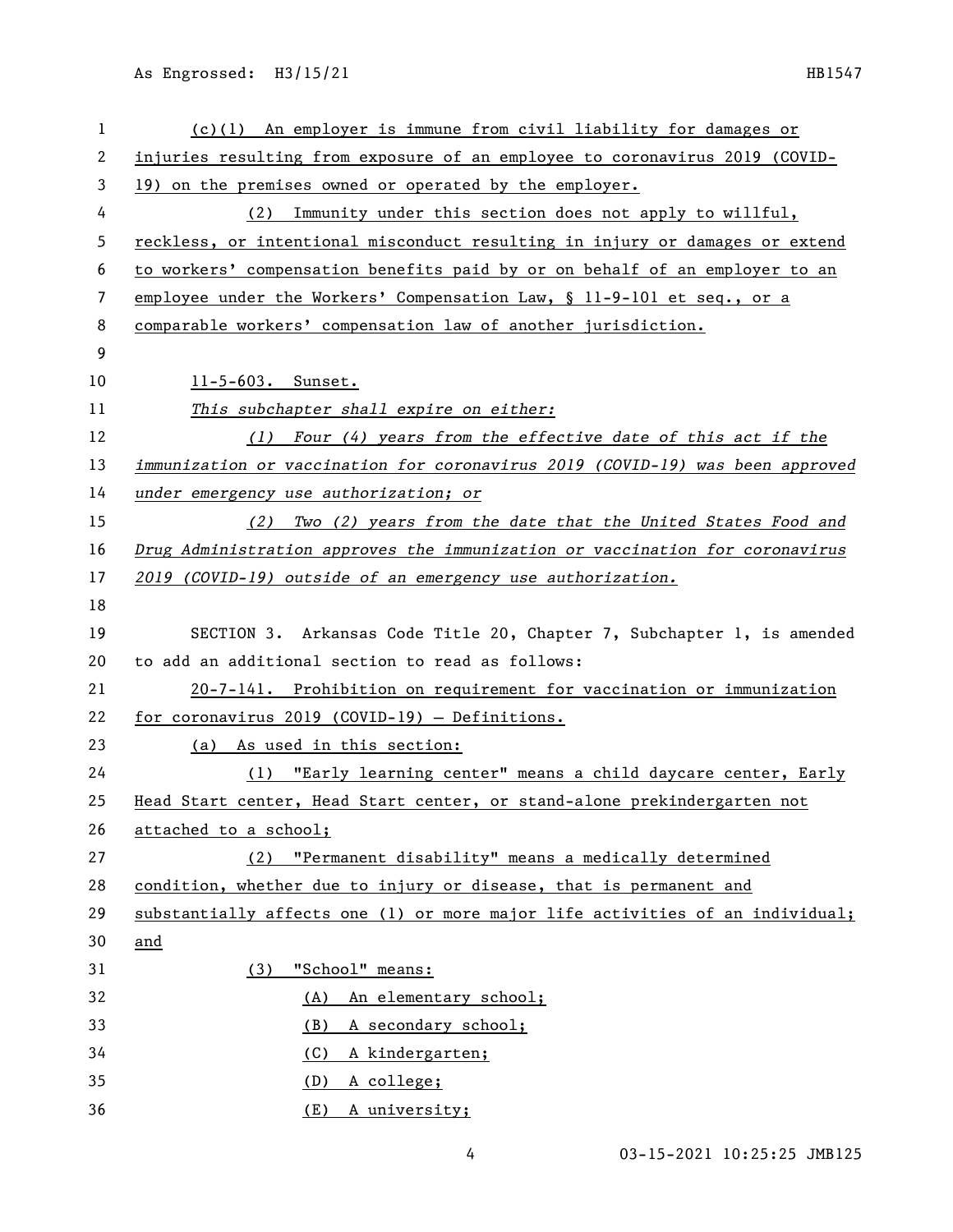| 1  | (F)<br>A proprietary school; or                                              |
|----|------------------------------------------------------------------------------|
| 2  | (G)<br>A vocational school.                                                  |
| 3  | If a vaccine or immunization for coronavirus 2019 (COVID-19)<br>(b)          |
| 4  | approved by the United States Food and Drug Administration is not available, |
| 5  | an individual is not required to receive a vaccination or immunization for   |
| 6  | coronavirus 2019 (COVID-19):                                                 |
| 7  | (1)<br>For enrollment in a school or early learning center;                  |
| 8  | As a condition of employment; or<br>(2)                                      |
| 9  | (3)<br>As a condition for obtaining a licensure, certificate, or             |
| 10 | permit.                                                                      |
| 11 | If a vaccine or immunization for coronavirus 2019 (COVID-19)<br>(c)          |
| 12 | approved by the United States Food and Drug Administration is available, an  |
| 13 | individual is not required to receive a vaccination or immunization for      |
| 14 | coronavirus 2019 (COVID-19) for the circumstances described in subdivisions  |
| 15 | $(b)(1)-(3)$ of this section unless:                                         |
| 16 | The vaccination or immunization is evaluated for any<br>(1)                  |
| 17 | potential risk of harm to cause cancer, impair fertility, or mutate genes;   |
| 18 | The safety of the vaccination or immunization is evaluated<br>(2)            |
| 19 | for at least one (1) year after the vaccination or immunization is           |
| 20 | administered through a clinical trial against a control group in which the   |
| 21 | members receive either the vaccination or immunization or an inert placebo   |
| 22 | that is approved by the United States Food and Drug Administration;          |
| 23 | (3) Studies are conducted to identify any potential injury or                |
| 24 | disease that may be caused by the vaccination or immunization or any injury  |
| 25 | or disease that the vaccination or immunization may cause when administered  |
| 26 | with other required or recommended vaccinations or immunizations;            |
| 27 | (4) The risk of permanent disability or death from receiving the             |
| 28 | vaccination or immunization is proven to be less than the infection rate     |
| 29 | associated with coronavirus 2019 (COVID-19); and                             |
| 30 | (5) The manufacturer of the vaccination or immunization is                   |
| 31 | liable for any claim of injury or death caused by the vaccination or         |
| 32 | immunization.                                                                |
| 33 | (d) An individual is not required to receive a vaccination or                |
| 34 | immunization for coronavirus 2019 (COVID-19) if he or she submits a written  |
| 35 | statement from a physician to the Department of Health or to his or her      |
| 36 | employer, stating that the procedure:                                        |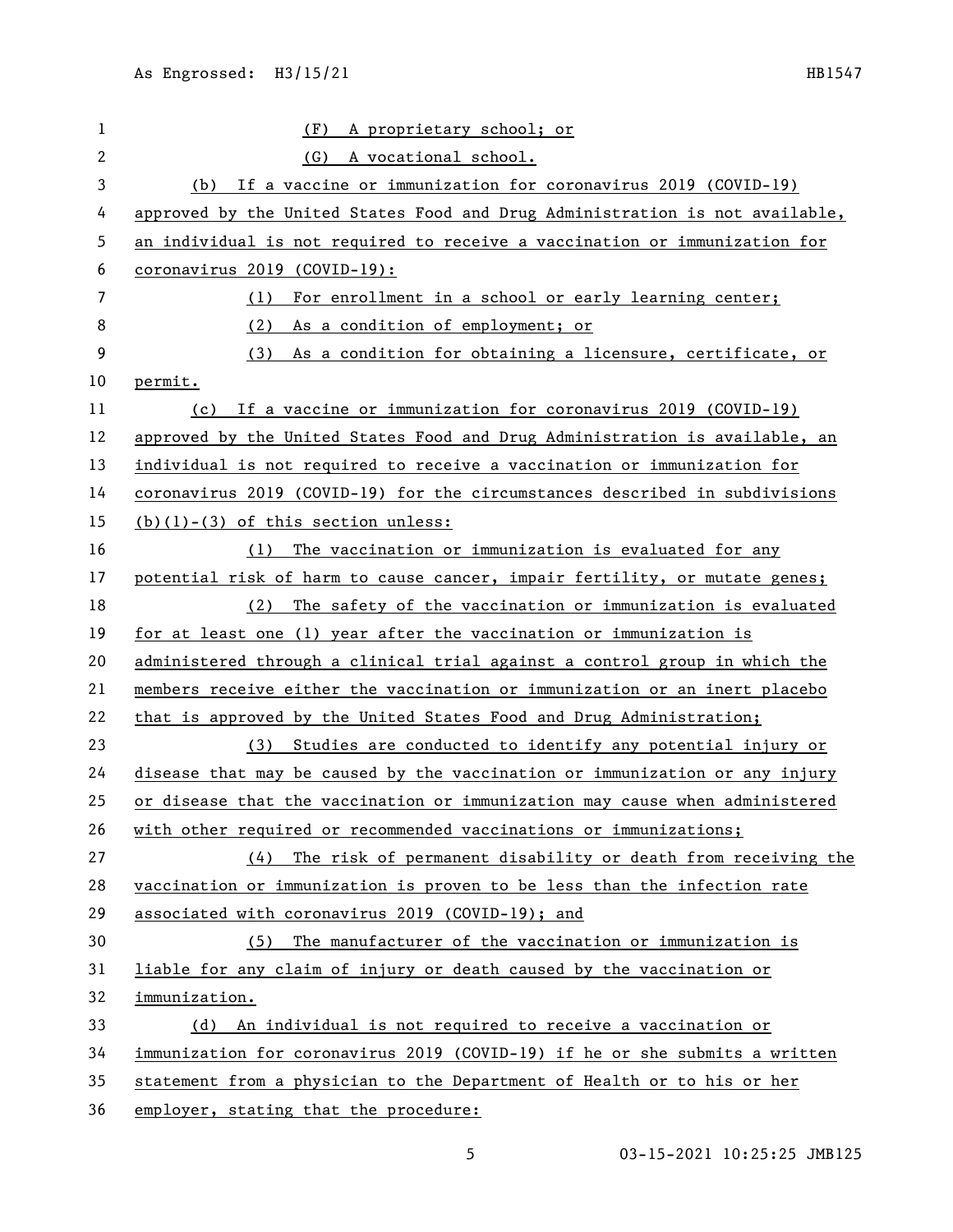| $\mathbf{1}$ | Is contradicted for a medical reason;<br>(1)                                  |
|--------------|-------------------------------------------------------------------------------|
| 2            | (2)<br>Is against a religious or philosophical reason; or                     |
| 3            | (3) Is against the objection of a parent or guardian if the                   |
| 4            | individual is a minor.                                                        |
| 5            | $(e)(1)$ The department shall maintain information and data about the         |
| 6            | safety and efficacy of any vaccination or immunization for coronavirus 2019   |
| 7            | (COVID-19) approved by the United States Food and Drug Administration,        |
| 8            | including without limitation information and data on any risk of harm         |
| 9            | associated with the administration of the vaccination or immunization, on the |
| 10           | department's website.                                                         |
| 11           | The information and data described in subdivision (e)(1) of<br>(2)            |
| 12           | this section shall be presented in a manner that is understandable and        |
| 13           | accessible to all individuals.                                                |
| 14           | (f) An individual shall not be discriminated against or coerced in any        |
| 15           | way for refusing to receive a vaccination or immunization for coronavirus     |
| 16           | 2019 (COVID-19).                                                              |
| 17           |                                                                               |
| 18           | SECTION 4. Arkansas Code § 20-78-206(a)(2)(A), concerning the rules           |
| 19           | promulgated by the Division of Child Care and Early Childhood Education       |
| 20           | within the Childcare Facility Licensing Act, is amended to read as follows:   |
| 21           | $(2)(A)(i)$ However, $A\theta$ a childcare facility shall not continue to     |
| 22           | admit a child who has not been age-appropriately immunized from               |
| 23           | poliomyelitis, diphtheria, tetanus, pertussis, red (rubeola) measles,         |
| 24           | rubella, and any other diseases as designated by the State Board of Health    |
| 25           | within fifteen (15) program days after the child's original admission.        |
| 26           | (ii)(a) The immunization shall be evidenced by a                              |
| 27           | certificate of a licensed physician or a public health department             |
| 28           | acknowledging the immunization.                                               |
| 29           | The division shall consult with the<br>(b)                                    |
| 30           | Secretary of the Department of Education or his or her designated             |
| 31           | representative in regard to rules relating to education.                      |
| 32           | (iii)(a) However, a childcare facility shall not                              |
| 33           | require or mandate an infant or child to receive an immunization or vaccine   |
| 34           | for the coronavirus 2019 (COVID-19) in order to be admitted to a childcare    |
| 35           | facility.                                                                     |
| 36           | Subdivision $(a)(2)(A)(iii)(a)$ of this<br>(b)                                |

03-15-2021 10:25:25 JMB125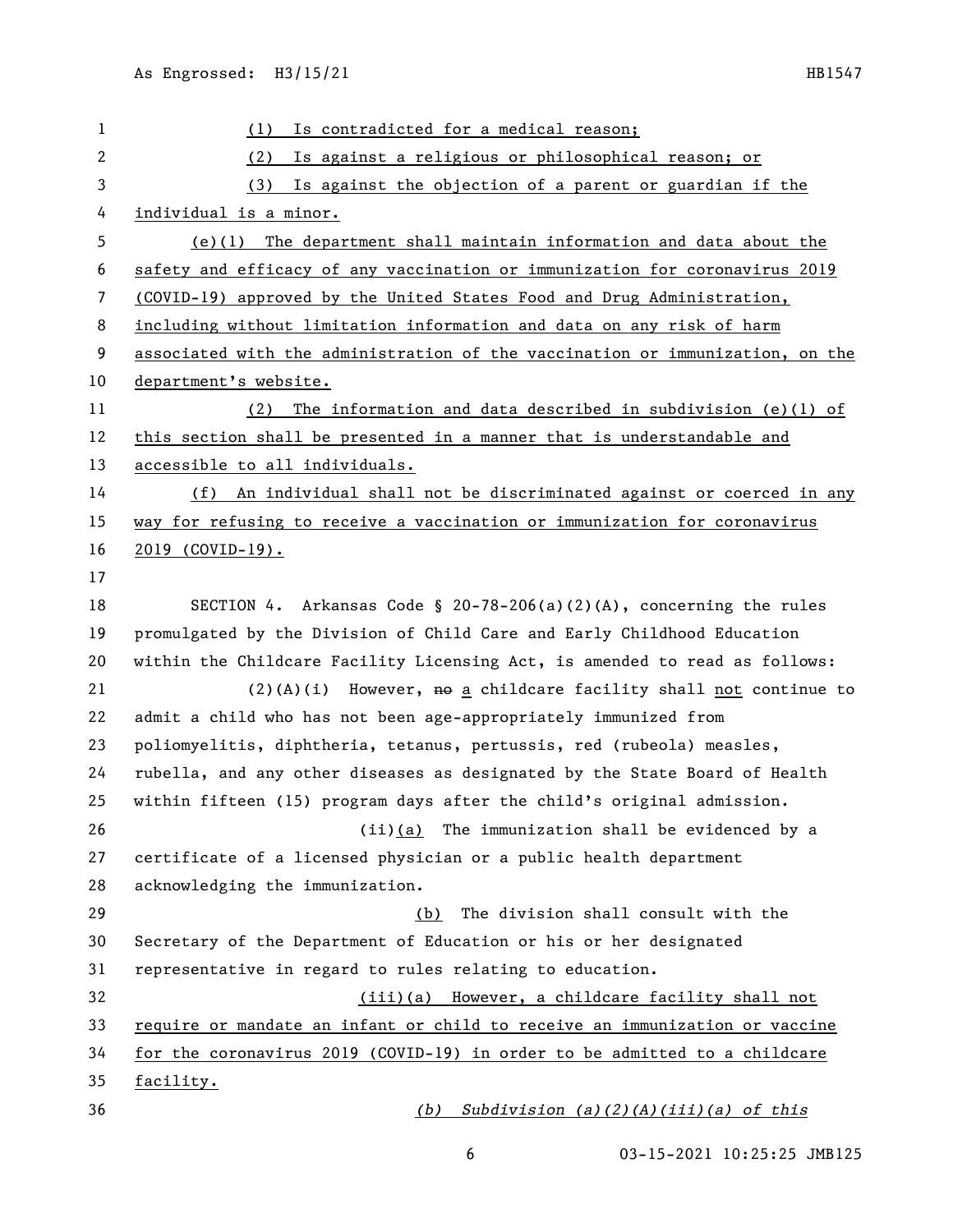| 1  | section shall expire on either:                                               |
|----|-------------------------------------------------------------------------------|
| 2  | (1)<br>Four (4) years from the effective                                      |
| 3  | date of this act if the immunization or vaccination for coronavirus 2019      |
| 4  | (COVID-19) was been approved under emergency use authorization; or            |
| 5  | Two (2) years from the date that the<br>(2)                                   |
| 6  | United States Food and Drug Administration approves the immunization or       |
| 7  | vaccination for coronavirus 2019 (COVID-19) outside of an emergency use       |
| 8  | authorization.                                                                |
| 9  |                                                                               |
| 10 | SECTION 5. DO NOT CODIFY. ARKANSAS CODE REVISION COMMISSION                   |
| 11 | AUTHORIZATION.                                                                |
| 12 | The Arkansas Code Revision Commission is directed to remove this act          |
| 13 | from the Arkansas Code upon the expiration of the terms of this act.          |
| 14 |                                                                               |
| 15 | EMERGENCY CLAUSE. It is found and determined by the<br>SECTION 6.             |
| 16 | General Assembly of the State of Arkansas that in December 2020, several      |
| 17 | vaccines or immunizations for coronavirus 2019 (COVID-19) were approved for   |
| 18 | distribution to the citizens of the United States; that the State of Arkansas |
| 19 | has received limited quantities of vaccines or immunizations for coronavirus  |
| 20 | 2019 (COVID-19) and plans to make vaccinations or immunizations for           |
| 21 | coronavirus 2019 (COVID-19) available to citizens of this state through a     |
| 22 | phased process; that citizens of this state have expressed concerns about     |
| 23 | being forced to receive a vaccination or immunization for coronavirus 2019    |
| 24 | (COVID-19) without consideration of their religious, philosophical, or        |
| 25 | medical reasons or information about the safety of a vaccine or immunization  |
| 26 | for coronavirus 2019 (COVID-19); and that this act is immediately necessary   |
| 27 | to protect the safety and health of the citizens of this state who have       |
| 28 | religious, philosophical, or medical reasons for not receiving a vaccination  |
| 29 | or immunization for coronavirus 2019 (COVID-19) or who have concerns about    |
| 30 | the safety of a vaccine or immunization for coronavirus 2019 (COVID-19).      |
| 31 | Therefore, an emergency is declared to exist, and this act being immediately  |
| 32 | necessary for the preservation of the public peace, health, and safety shall  |
| 33 | become effective on:                                                          |
| 34 | (1) The date of its approval by the Governor;                                 |
| 35 | (2) If the bill is neither approved nor vetoed by the Governor,               |
| 36 | the expiration of the period of time during which the Governor may veto the   |